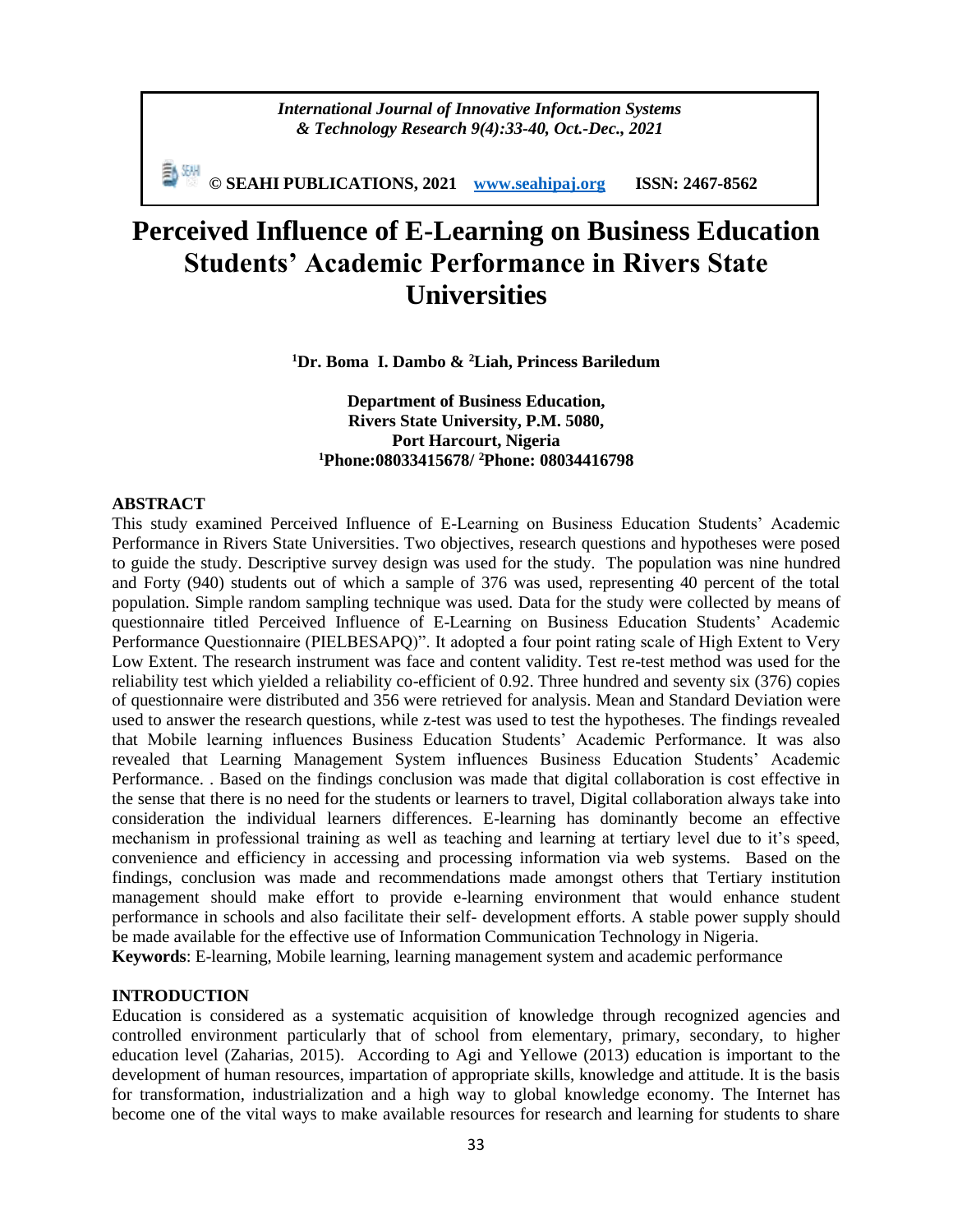and acquire information (Richard & Haya 2012). Anyira (2011) remarked that, lecturers with very large and or distant class of learners, e- learning is inevitable. Technology has radically and positively impacted on education and training globally by transforming teaching and learning. The whole process of education, particularly the way lecturers gain access to knowledge and information in this 21st century, has been greatly affected by technology; especially Information and Communication Technology (ICT), Butcher (2013).

E-learning is more cost effective than traditional learning because less time and money is spent traveling. Since e-learning can be done in any geographic location and there are no travel expenses, this type of learning is much less costly than doing learning at a traditional institute. E-learning has the advantage of taking class anytime anywhere. Education is available when and where it is needed, (Soa, Koki & Chang 2015). E-learning can be done at the office, at home, on the road, 24 hours a day, and seven days a week. E-learning also has measurable assessments which can be created so both the instructors and students will know what the students have learned, when they've completed courses, and how they have performed, (Tamas & Vauthier, 2016). E-learning as a sub-system within Information and Communication Technology (ICT), is the electronic process which enhances the delivery and administration of learning opportunities and support via computer, networked and web-based technology to help individual performance and development. The basic principle of e-learning is connectivity – the process by which computers are networked to share information which can connect people. This is provided for by what is often called the e-learning landscape or architecture, which refers to the hardware, software and connectivity components required to facilitate learning (Okure, 2014).

E-learning technology has the potential to transform how and when learners learn. Learning will become more integrated with work and will use shorter, more modular, just-in-time delivery systems. E-learning delivers contents through electronic Information and Communications Technologies (ICTs), (Markus, 2014). According to Ajayi (2008), the use of these facilities involves various methods which include systematic feedback system, computer-based operation network, video conferencing and audio conferencing, internet worldwide websites and computer assisted instruction. This delivery method increases the possibilities for how, where and when learners can engage in lifelong learning.

E- learning can be viewed as computer assisted learning, and as pedagogy for student-centered and collaborative learning. Early developments in e-learning focused on computer assisted learning, where part or all of the learning content is delivered digitally. More recently the pedagogical dimension of elearning has become prominent. E-learning comprises all forms of electronically supported learning and teaching. The information and communication systems, whether networked learning or not, serve as specific media to implement the learning process.

Learning is defined as a change in behavior. In other words, learning is approached as an outcome the end product of some process. It can be recognized or seen. Learning is measureable and relatively permanent change in behaviour through experience, instruction or study, (Atkinson, Hugo, Lundgren, Shapiro, & Thomas, 2013). Whereas individual learning is selective, group learning is essentially political. Its outcomes depend largely on power playing in the group. Learning itself cannot be measured, but its results can be. Student learning is someone who studies, that is, someone who uses analytical methods to examine a subject and acquire knowledge, usually under the guidance of a teacher in an educational institution. A learner is someone who learns something, (Skinner & Green, 2008; Maulana, Opdenakker, Stroet, & Bosker, 2013).

Business Education as a programme of study which offers students who wish to pursue a career in business an opportunity to develop those skills, abilities and understanding that will enable them to enter, perform and progress in a business occupation after graduating from high school or the university, (Nwanewezi, 2010). According to Nwanewezi (2010), Business Education encompasses education for office occupations, business teaching, business administration and economic understanding. However, one can say that Business Education is the intellectual and vocational instructions given to students to earn a living in the contemporary industrial and ever changing business environment. The tenet of Business Education embraces entrepreneurship, basic education, business environment and vocational practices. To this end, if general education is seen as a means of adjustment of the individual to his environment, then business education should simply be seen as a means of adjustment of the individual to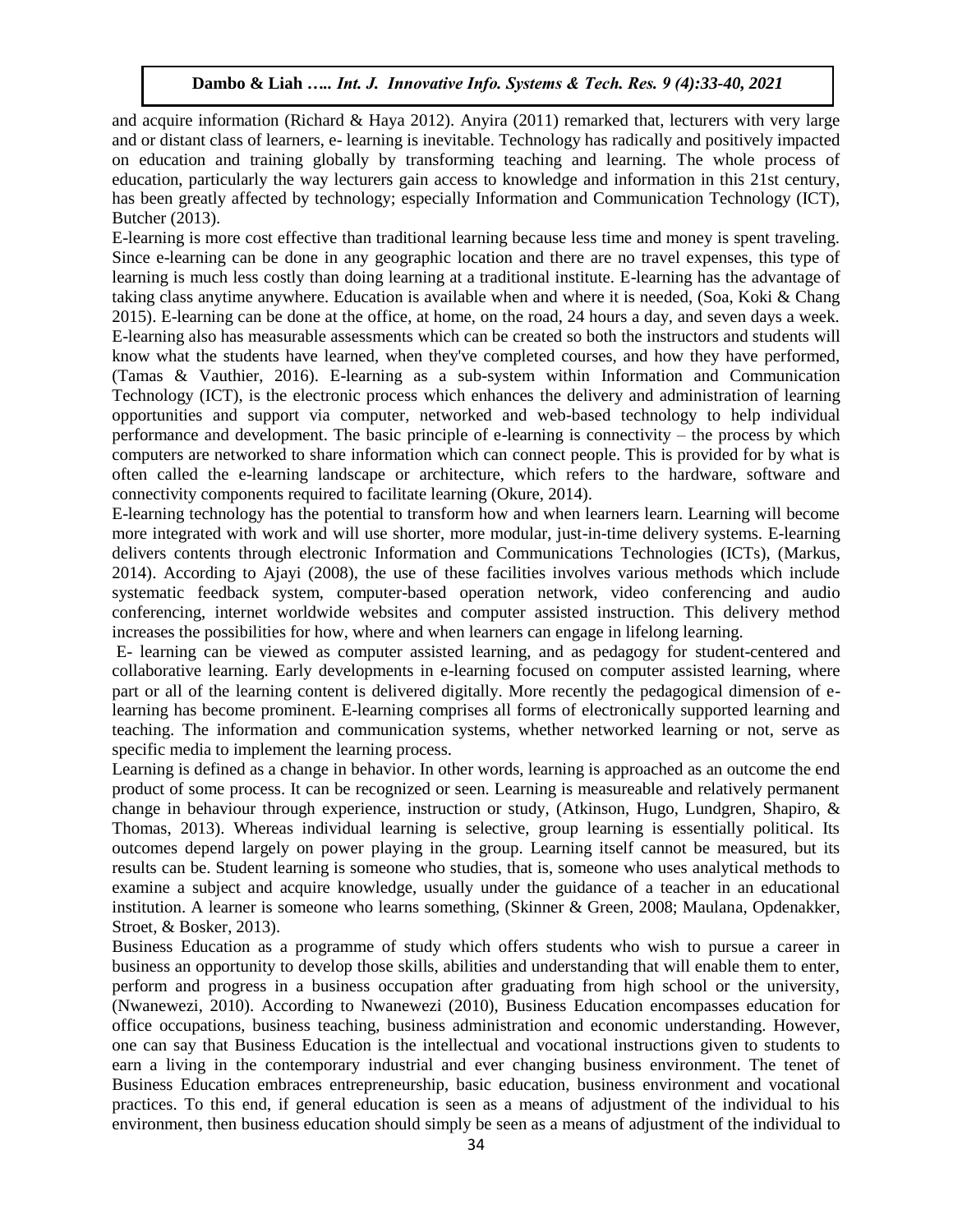his business environment. Business Education is an educational process, whose primary aim is to prepare people for role in enterprises, as employers, entrepreneurs or self-employed (Amaewhule, 2009). It is in the light of this that the researcher tends to investigate Influence of e-learning on Students Learning in Business Education in Rivers State Universities.

## **Purpose of the Study**

The main purpose of this study is to ascertain the influence of e-learning on Student Learning in Business Education in Rivers State Universities. Specifically, the study sought to:

- 1. Determine the extent to which Mobile Learning influences student learning in Business Education in Rivers State Universities.
- 2. Determine the extent to which Learning Management System influences student learning in Business Education in Rivers State Universities.

## **Research Questions:**

The following research questions guided the study.

- 1. To what extent does Mobile Learning influence student learning in Business Education in Rivers State Universities?
- 2. To what extent does Learning Management System influence student learning in Business Education in Rivers State Universities?

## **Research Hypotheses**

The following null hypotheses are formulated for the study, which will be tested at 0.05 level of significance.

- 1: There is no significant difference in the mean rating of respondents in Rivers State University and Ignatius Ajuru university of Education on the influence of mobile learning on student learning in Business Education in Rivers State Universities.
- 2: There is no significant difference in the mean rating of respondents in Rivers State University and Ignatius Ajuru university of Education on the influence of learning management system on student learning in Business Education in Rivers State Universities.

#### **METHODOLOGY**

The study adopted a descriptive survey research design and was conducted in Port Harcourt, Rivers State. The Population was 940 Students in two (2) Universities in Rivers State. Simple Random Techniques was used to select 376 of students as the Sample size for Study. Data for the study was collected through wellstructured questionnaire personally developed and administered by the researcher. The study adopted a five-point rating scale ranging from Very High Extent (VHE) to Very Low Extent (VLE). Reliability for the instrument was determined using test-re-test method which yielded 0.84. 376 copies of the questionnaire were valid and while 356 copies were found usable for study. Mean and standard deviation was used to answer the research questions while z-test was used to test the null hypotheses. The null hypothesis was rejected where the z-calculated value was more than the z-table value otherwise it was not rejected.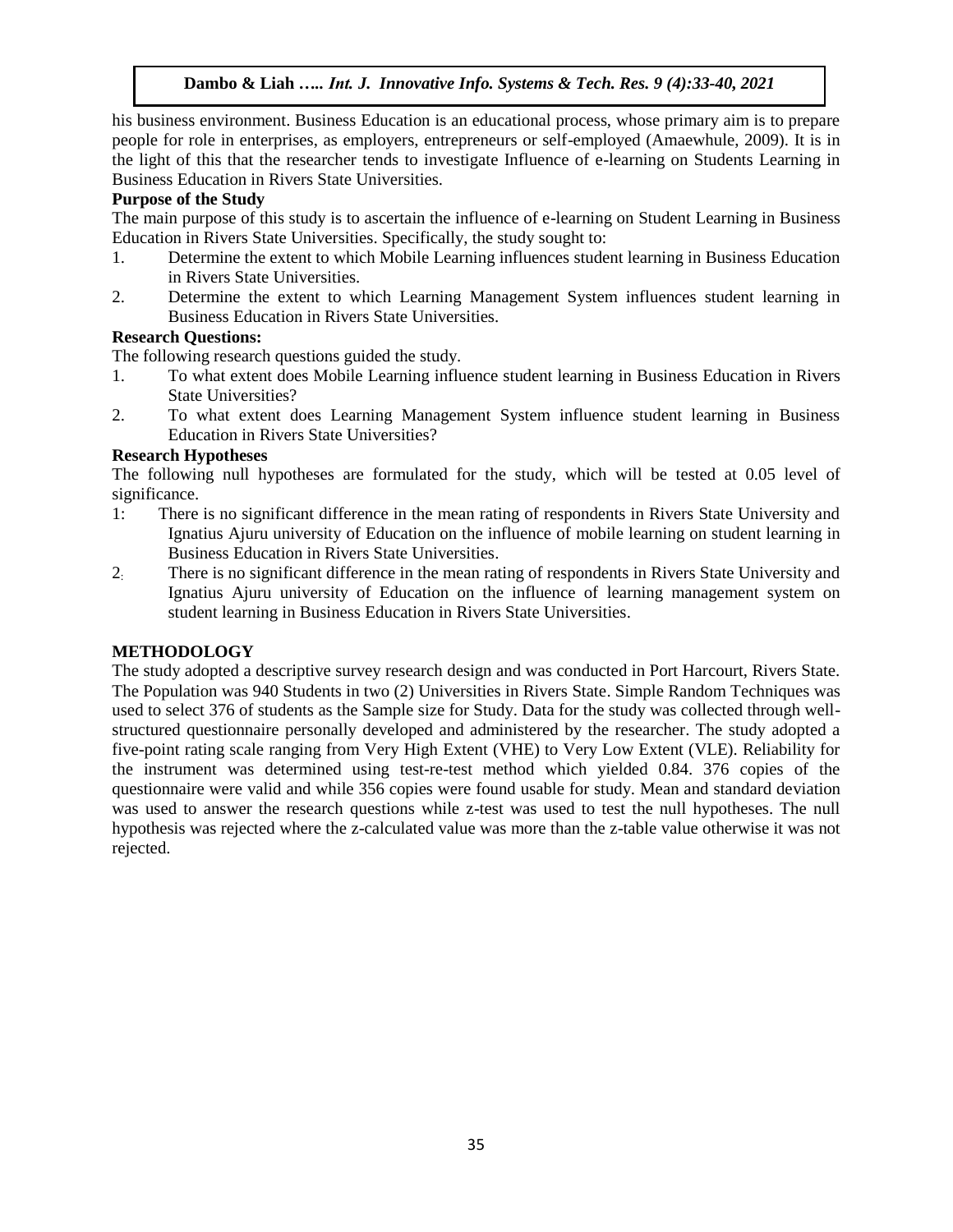#### **RESULTS**

The results obtained from the respondents is shown below:

 **Research Question 1:** *To what extent does Mobile learning influence Business Education Students' Academic Performance in Rivers State Universities?*

**Table 4.1: Mean and Standard Deviation Scores on How Mobile learning influence Business Education Students' Academic Performance in Rivers State Universities**

|                                                                                                                                                                                       |                                      | $RSU = 187$ |           |                | $IAUE = 169$ |           |                |  |  |
|---------------------------------------------------------------------------------------------------------------------------------------------------------------------------------------|--------------------------------------|-------------|-----------|----------------|--------------|-----------|----------------|--|--|
| S/N                                                                                                                                                                                   | <b>Item Statements</b>               | x           | <b>SD</b> | <b>Remarks</b> | x            | <b>SD</b> | <b>Remarks</b> |  |  |
| 1                                                                                                                                                                                     | Mobile phone helps<br>me<br>to       | 3.06        | 1.06      | Very High      | 3.28         | 0.90      | Very High      |  |  |
|                                                                                                                                                                                       | collaborate with my peers for        |             |           | Extent         |              |           | Extent         |  |  |
|                                                                                                                                                                                       | better learning                      |             |           |                |              |           |                |  |  |
| 2                                                                                                                                                                                     | learning<br>Mobile<br>improves       | 3.22        | 0.82      | Very High      | 2.90         | 1.09      | Very High      |  |  |
|                                                                                                                                                                                       | students academic performance        |             |           | Extent         |              |           | Extent         |  |  |
| 3                                                                                                                                                                                     | Mobile phone helps me to get         | 3.16        | 0.99      | Very High      | 3.03         | 1.10      | Very High      |  |  |
|                                                                                                                                                                                       | materials<br>research<br>do<br>to    |             |           | Extent         |              |           | Extent         |  |  |
|                                                                                                                                                                                       | assignments                          |             |           |                |              |           |                |  |  |
| $\overline{4}$                                                                                                                                                                        | The use of my mobile helps to $3.12$ |             | 0.89      | Very High      | 2.89         | 1.06      | High           |  |  |
|                                                                                                                                                                                       | the get good grades                  |             |           | Extent         |              |           | Extent         |  |  |
|                                                                                                                                                                                       | <b>Total Mean &amp; SD</b><br>$=$    | 12.56       | 3.79      | Agreed         | <b>12.1</b>  | 4.15      | Very High      |  |  |
|                                                                                                                                                                                       |                                      |             |           |                |              |           | Extent         |  |  |
|                                                                                                                                                                                       | <b>Grand Mean &amp; SD</b><br>$=$    | 3.14        | 0.94      |                | 3.02         | 1.03      |                |  |  |
| $R_{\text{2}}$ $R_{\text{3}}$ $R_{\text{3}}$ $R_{\text{4}}$ $R_{\text{4}}$ $R_{\text{5}}$ $R_{\text{6}}$ $R_{\text{7}}$ $R_{\text{8}}$ $R_{\text{9}}$ $R_{\text{10}}$ $R_{\text{10}}$ |                                      |             |           |                |              |           |                |  |  |

**Source:** Field Survey, (2020)

The response in Table 4.1 on research question one revealed that item 1 had a mean score of 3.06 and standard deviation of 1.06 , item 2 had a mean score of 3.22 and standard deviation of 0.82, item 3 had a mean score of 3.16 and standard deviation of 0.99 and item 4 had a mean score of 3.12 and standard deviation of 0.89 which are all above the range mean of 2.50, hence they were accepted. The results indicates that Mobile phone helps me to get research materials to do assignments, Mobile phone helps me to collaborate with my peers for betters learning.

**Research Question 2:** *To what extent does Learning Management System influence Business Education Students' Academic Performance in Rivers State Universities?*

**Table 4.2: Mean and Standard Deviation Scores on how Learning Management System influence Business Education Students' Academic Performance in Rivers State Universities**

|     |                                                                                                 | $RSU = 187$   |              |                        | $IAUE = 169$  |              |                     |
|-----|-------------------------------------------------------------------------------------------------|---------------|--------------|------------------------|---------------|--------------|---------------------|
| S/N | <b>Item Statements</b>                                                                          | x             | <b>SD</b>    | <b>Remarks</b>         | x             | SD.          | <b>Remarks</b>      |
|     | am discouraged using Learning<br>$\mathbf{I}$<br>Management System because of poor<br>network   | 3.12          | 0.99         | High<br>Very<br>Extent | 3.10          | 0.96         | Very High<br>Extent |
| 2   | The training I received using Learning<br>Management System is not sufficient.                  | 2.64          | 1.14         | High Extent            | 2.98          | 1.02         | High<br>Extent      |
| 3   | Learning Management System is an<br>interactive platform and can motivate<br>students to learn. | 2.99          | 1.00         | High Extent            | 3.27          | 0.87         | Very High<br>Extent |
| 4   | Learning management system engage<br>students on forum interaction using<br>forum platform.     | 3.25          | 0.84         | High<br>Very<br>Extent | 3.27          | 0.93         | Very High<br>Extent |
|     | Total Mean & SD<br>$=$<br>Grand Mean & SD                                                       | 12.00<br>3.00 | 3.97<br>0.99 | Agreed                 | 12.62<br>3.15 | 3.78<br>0.94 | Agreed              |

**Source: Field Survey, (2020)**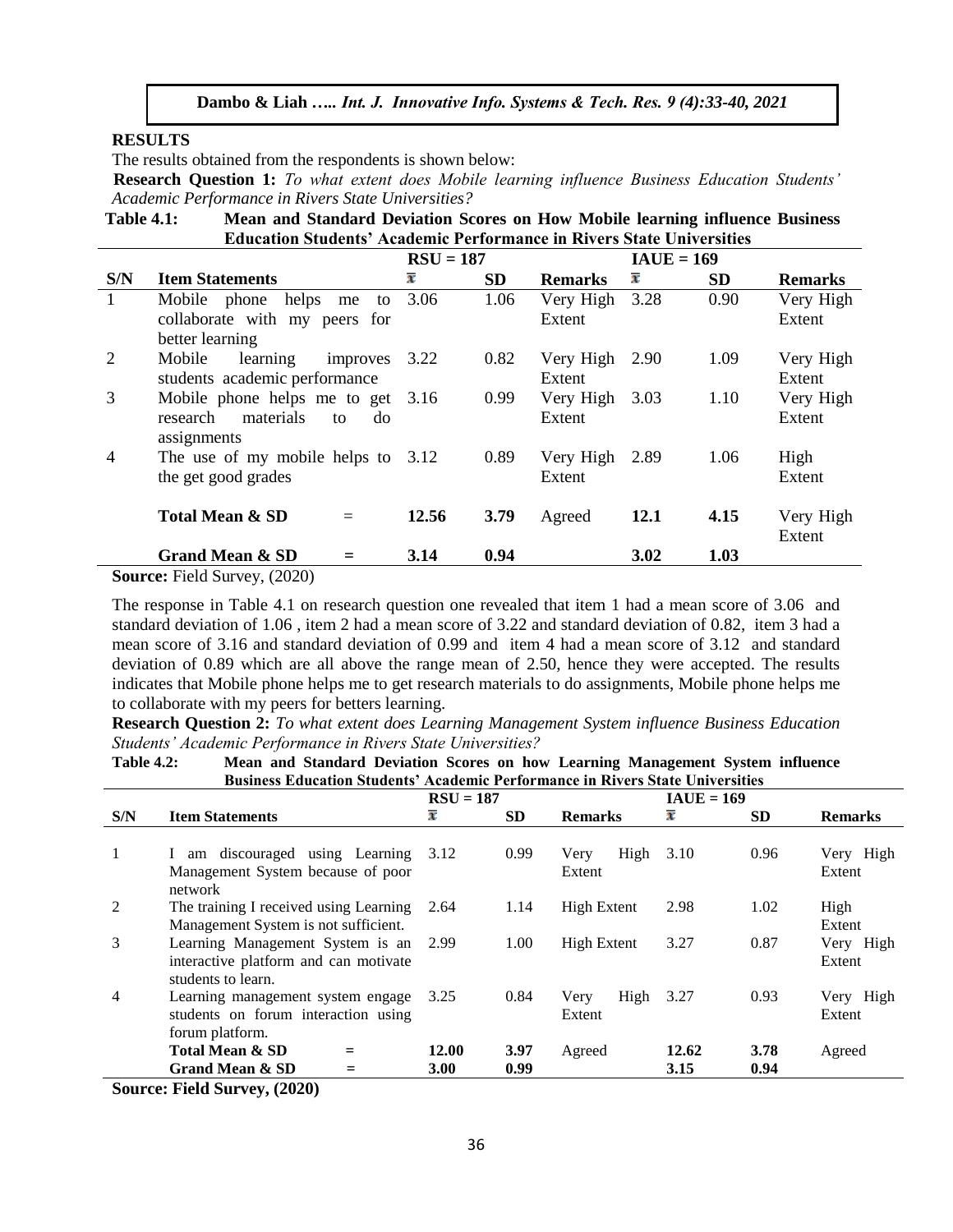Table 4.2 which is for research question two showed that all the items were agreed. The respondents agreed that Learning Management System is an interactive platform and can motivate students to learn, learning management system engage students on forum interaction using forum platform and The training I received using Learning Management System is not sufficient. The confirmation was made with a grand mean of 3.00 and 3.15 while standard deviation of 0.99 and 0.94 for both RSU and IAUE.

## **Hypotheses Testing**

**Hypothesis 1:** There is no significant difference in the mean rating of respondents in Rivers State University and Ignatius Ajuru University of Education on the influence of mobile learning on Business Education Students' Academic Performance in Rivers State Universities.

**Table 4.3: Z-test Analysis of Mean Ratings of Respondents in Rivers State University and Ignatius Ajuru University of Education on the Influence of Mobile learning on Business Education Students' Academic Performance**

| <b>Respondents</b>                                                                              | N   | $\overline{\mathbf{y}}$ | <b>SD</b> | <b>Std</b>   | DF  | D    | z-cal | $Z-$ | <b>Decision</b> |
|-------------------------------------------------------------------------------------------------|-----|-------------------------|-----------|--------------|-----|------|-------|------|-----------------|
|                                                                                                 |     |                         |           | <b>Error</b> |     |      |       | crit |                 |
| <b>RSU</b>                                                                                      | 187 | 3.14                    | 0.94      |              |     |      |       |      |                 |
|                                                                                                 |     |                         |           | 0.010        | 354 | 0.05 | 0.83  | 1.96 | Accepted        |
| <b>IAUE</b>                                                                                     | 169 | 3.02                    | 1.03      |              |     |      |       |      |                 |
| $\Omega_{\text{average}}$ $\Gamma_{\text{total}}$ $\Omega_{\text{source}}$ $\Omega_{\text{OM}}$ |     |                         |           |              |     |      |       |      |                 |

Source: Field Survey, 2020

The data in table 1 revealed that the calculated z-test value of RSU and IAUE was 3.14 and 3.02, while the critical z-value was 1.96 at a degree of freedom of 354 at 0.05 significant levels. Therefore, the null hypothesis was Accepted, meaning that there is no significant different of RSU and IAUE on the extent on how mobile learning influence Business Education Students' Academic Performance.

- **Hypothesis 2**: There is no significant difference in the mean rating of respondents in Rivers State University and Ignatius Ajuru University of Education on the influence of learning management system on Business Education Students' Academic Performance in Rivers State Universities.
- **Table 4.6: Z- test Analysis of the Mean Ratings of Respondents in Rivers State University and Ignatius Ajuru University of Education on the Influence of Learning management System on Business Education Students' Academic Performance.**

| <b>Respondents</b>       | N                                 | $\overline{Y}$ | <b>SD</b> | <b>Std</b>   | DF  | $\mathbf{D}$ |      | z-cal z-crit | <b>Decision</b> |  |
|--------------------------|-----------------------------------|----------------|-----------|--------------|-----|--------------|------|--------------|-----------------|--|
|                          |                                   |                |           | <b>Error</b> |     |              |      |              |                 |  |
| <b>RSU</b>               | 187                               | 3.00           | 0.99      |              |     |              |      |              |                 |  |
|                          |                                   |                |           | 0.010        | 354 | 0.05         | 0.66 | 1.96         | Accepted        |  |
| <b>IAUE</b>              | 169                               | 3.15           | 0.94      |              |     |              |      |              |                 |  |
| $\sim$<br>$\blacksquare$ | $\bullet \bullet \bullet \bullet$ |                |           |              |     |              |      |              |                 |  |

Source: Field Survey, 2020

The data in table 2 revealed that the calculated z-test value of RSU and IAUE was 3.00 and 3.15, while the critical z-value was 1.96 at a degree of freedom of 354 at 0.05 significant levels. Therefore, the null hypothesis was Accepted, meaning that there is no significant difference of RSU and IAUE on the extents learning management system influence Business Education Students' Academic Performance in Rivers State Universities.

## **Summary of Major Findings**

The following summary were achieved from the responses of the respondents.

From the finding, it was revealed that:

1. Mobile learning improves students' academic performance, students uses Mobile phone to collaborate with my peers and students uses mobile phone to get research materials to do assignments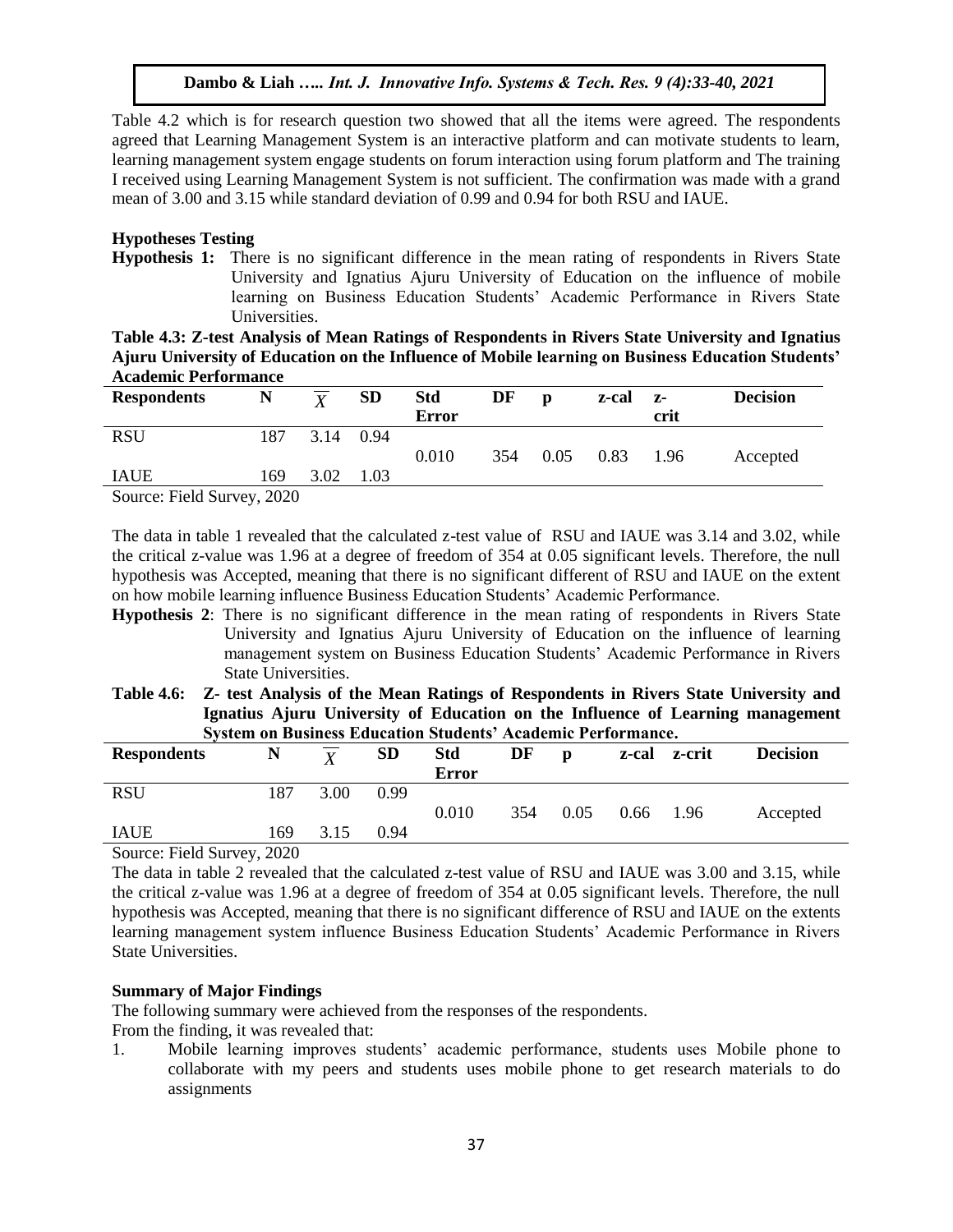- 
- 2. Learning Management System is an interactive platform and can motivate students to learn, learning management system engage students on forum interaction using forum platform and The training I received using Learning Management System is not sufficient

## **DISCUSSION OF FINDINGS**

The discussion of findings were done according to Research Questions posed earlier in this paper. **Extent on how Mobile Learning Influence Business Education Students' Academic Performance in Rivers State Universities**

Findings from table one which was for research question one showed that Mobile learning influence Business Education Students' Academic Performance such as Mobile learning improves students' academic performance, students uses Mobile phone to collaborate with my peers and students uses mobile phone to get research materials to do assignments. The result of the first hypotheses on 4.5 shows that there is no significant difference in the mean rating of respondents in Rivers State University and Ignatius Ajuru university of Education on the influence of mobile learning on Business Education Students' Academic Performance in Rivers State Universities. Having a perfect negative correlation, thus making the null hypotheses to be accepted. The finding is in agreement with the view of Yousuf, (2007) who opined that Mobile learning is one of the innovations of 21st century that has created ease and adaptability for distant learning by incorporating supportive role of instructors. Mobile learning is a new form of e-learning that is offered to the students through the application of mobile technologies. Through the mobile learning approach students are motivated and can engage their attention while placing much precedence on solving problems, enhancing their reading, memory and also writing skills.

## **Extent on how Learning Management System Influence Business Education Students' Academic Performance in Rivers State Universities**

Findings from table two which was for research question two showed that Learning Management System is an interactive platform and can motivate students to learn, learning management system engage students on forum interaction using forum platform and The training I received using Learning Management System is not sufficient. The result of the first hypotheses on 4.6 shows that There is no significant difference in the mean rating of respondents in Rivers State University and Ignatius Ajuru University of Education on the influence of learning management system on Business Education Students' Academic Performance in Rivers State Universities. Having a perfect negative correlation, thus making the null hypotheses to be accepted. The finding is in agreement with the view of Walker, (2006) who opined that Learning management systems are considered to be course management platforms for instructors to design, develop, and prepare their classroom to deliver online education to their students. Agreeing with the view of Walker, Bell, (2011) opined that Learning management systems were designed to facilitate online learning, and now instructors are embracing and appreciating knowledge sharing in the classroom that is educating and preparing adult learners to complete their college education irrespective of where they are Located.

## **CONCLUSION**

From the data analysis and findings, conclusion were drawn as follows: Mobile learning improves students' academic performance, students use Mobile phones to collaborate with peers and students uses mobile phones to get research materials to do assignments. Through the mobile learning approach, students are motivated and can engage their attention while placing much precedence in solving problems, enhancing their reading, memory and also writing skills. It was concluded that learning management system is an interactive platform that can motivate students to learn, engages students on forum interaction using forum platform. Learning management platform, influences teaching and students learning tremendously and are making it convenient and accessible for adult learners to acquire their college Education virtually from anywhere in the world.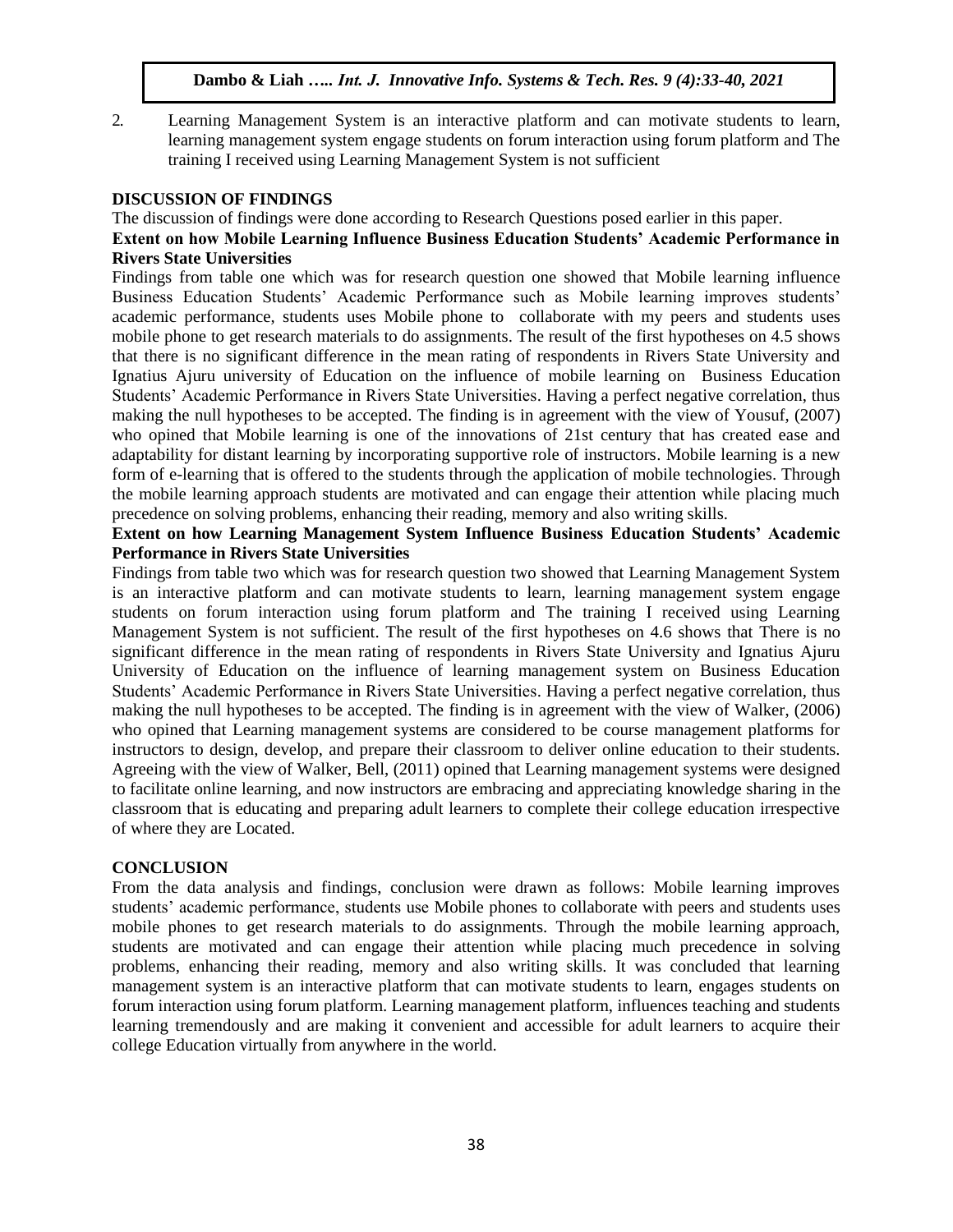#### **RECOMMENDATIONS**

Based on the findings of the study, the following recommendations were made:

- 1. Assignment and research works that are meant to encourage students to the most effective use of the e-learning facilities provided by the school should frequently be given to the students as this will help to significantly improve their self –independence and development in their respective academic endeavours.
- 2. Information Communication Technology should be promoted all over the country and be made available and affordable to the people especially the educators and educational institutions.

#### **REFERENCES**

- Abachi, H. R., & Muhammad, G. (2014). The impact of m-learning technology on students and educators. *Computers in human behavior*, *30*, 491-496.
- Abbas, T. M., Jones, E., & Hussien, F. M. (2016). Technological Factors Influencing University Tourism and Hospitality Students' Intention to Use E-Learning: A Comparative Analysis of Egypt and the United Kingdom. *Journal of Hospitality & Tourism Education*, *28*(4), 189-201.
- Allyn and Bacon. Mukundan, J., Nimehchisalem, V., and Sayadian, S. (2012). The physical and technical characteristics of English language teaching courseware in Malaysia, *English Language Teaching, 5*(6), 2-8.
- Alammary, A., Sheard, J., & Carbone, A. (2014). Blended learning in higher education: Three different design approaches. *Australasian Journal of Educational Technology,30*(4), 440–454.
- Aldahdouh, E.K., Alaa, L., Osorio, H., Antonio, F.F., Caires, K. G., & Susana, M. (2015). Exploring the e-learning state of the art. *The Electronic Journal of e-Learning, 6*(2), 77-88.
- Alrasheedi, M., & Capretz, L. F. (2015). An empirical study of critical success factors of mobile learning platform from the perspective of instructors. *Procedia-Social and Behavioral Sciences, 176*, 211–219.
- Amaka, I. H., & Goeman, K. (2017). Selecting media for effective learning in online and blended courses: A review study. *Journal of Educational Multimedia and Hypermedia, 26*(1), 29–59.
- Andrews, T., Smyth, R., Tynan, B., Berriman, A., Vale, D., & Caladine, R. (2011). Mobile technologies and rich media: Expanding tertiary education opportunities in developing countries. In A. G. Abdel-Wahab& A. A. A. El-Masry (Eds.), *Mobile Information Communication Technologies Adoption in Developing Countries: Effects and Implications* (pp. 103–116). IGI Global.
- Anissimov, O. S. (2011). Comparative assessment of public-private universities' computer literacy contents of English language teacher preparation curricula in Nigeria. *European Journal of Scientific Research 53* (1), 108 – 116.
- Basri, W. S., Alandejani, J. A., & Almadani, F. M. (2018). ICT adoption impact on students' academic performance: Evidence from Saudi Universities. *Education Research International, 2018*: 1240197.
- Bates, D. (2006). Implementing e-learning and "how to" guide. *El-magazine* (7) (Online] Available: http;//www.derestockley. Com (February, 2, 2012).
- Bentler, P. M., & Bonett, D. G. (201). Significance tests and goodness of fit in the analysis of covariance structures. *Psychological Bulletin, 88*(3), 588–606.
- Bereiter, C., & Scardamalia, M. (2014). Knowledge building and knowledge creation: One concept, two hills to climb. In S. C. Tan, H. J. So, & J. Yeo (Eds.), *Knowledge Creation in Education* (pp. 35–52). Springer.
- Bruner, V. (2000). Challenge of Adaptive E-learning at Higher Learning Institutions: A case study in Tanzania. International journal of Computing and ICT Research. 2, (1) 80-96.
- Butcher, O. (2013). Quality Basic Education Development in Nigeria: Imperative for use of ICT. *Journal of International Cooperation in education* 13, (12) 193-211.
- Chiu, P. P., & Li, R. K. (2015). Enhancing student motivation using Lecture Tools: A cloud-based teaching and learning platform. *Knowledge Management & E-Learning,7*(2), 250–264.
- Cho, K., Lee, S., Joo, M. H., & Becker, B. (2018). The effects of using mobile devices on student achievement in language learning: A meta-analysis. *Education Sciences, 8*(3): 105.